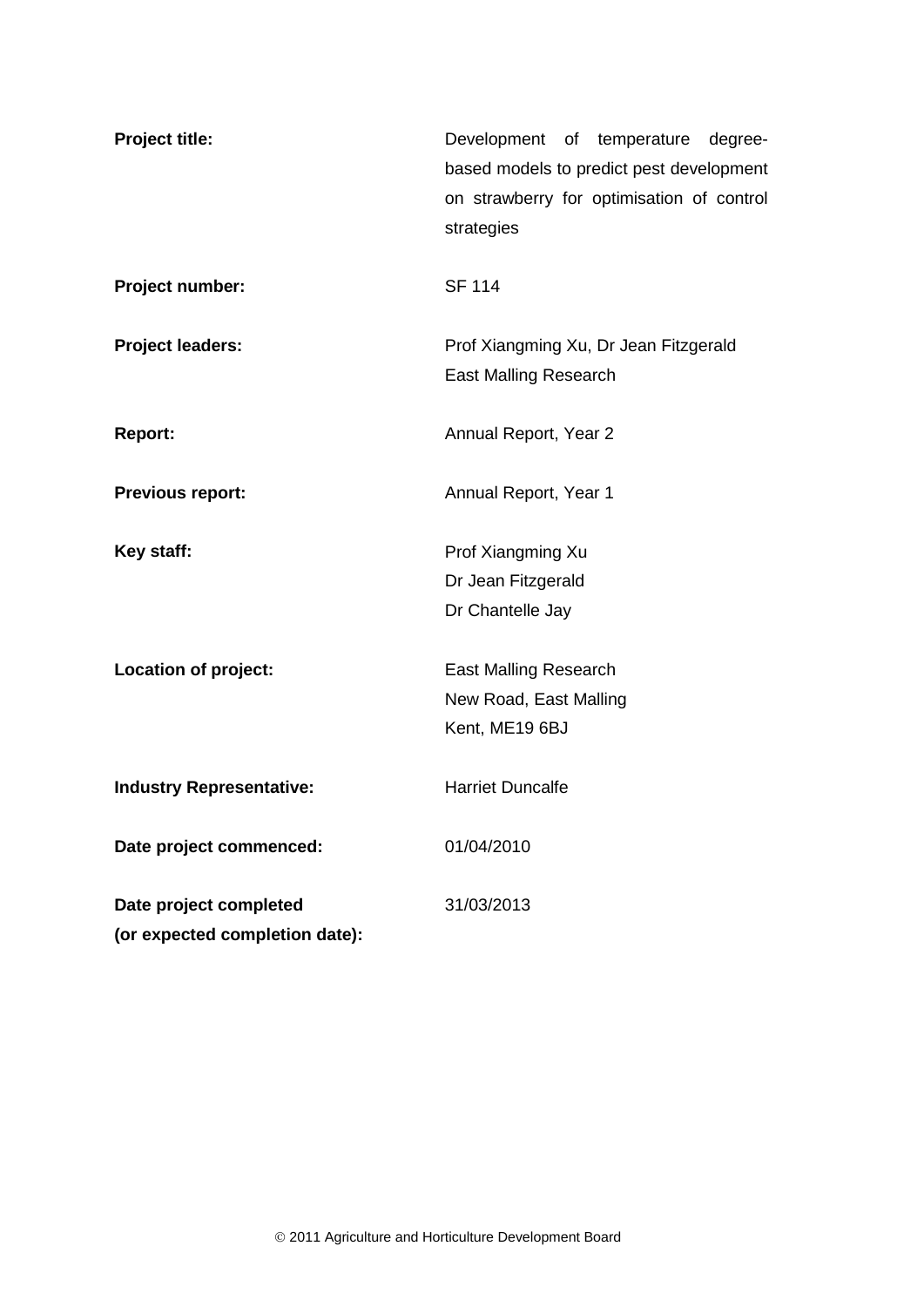# **AUTHENTICATION**

We declare that this work was done under our supervision according to the procedures described herein and that the report represents a true and accurate record of the results obtained.

| Xiangming Xu<br>Plant pathologist<br><b>East Malling Research</b>                                                                   |  |
|-------------------------------------------------------------------------------------------------------------------------------------|--|
|                                                                                                                                     |  |
| Jean Fitzgerald<br>Entomologist<br><b>East Malling Research</b>                                                                     |  |
|                                                                                                                                     |  |
| <b>Report authorised by:</b>                                                                                                        |  |
| <b>Jerry Cross</b><br>Programme Leader<br>Pest and Pathogen Ecology for Sustainable Crop Management<br><b>East Malling Research</b> |  |
|                                                                                                                                     |  |
| [Name]<br>[Position]<br>[Organisation]                                                                                              |  |
|                                                                                                                                     |  |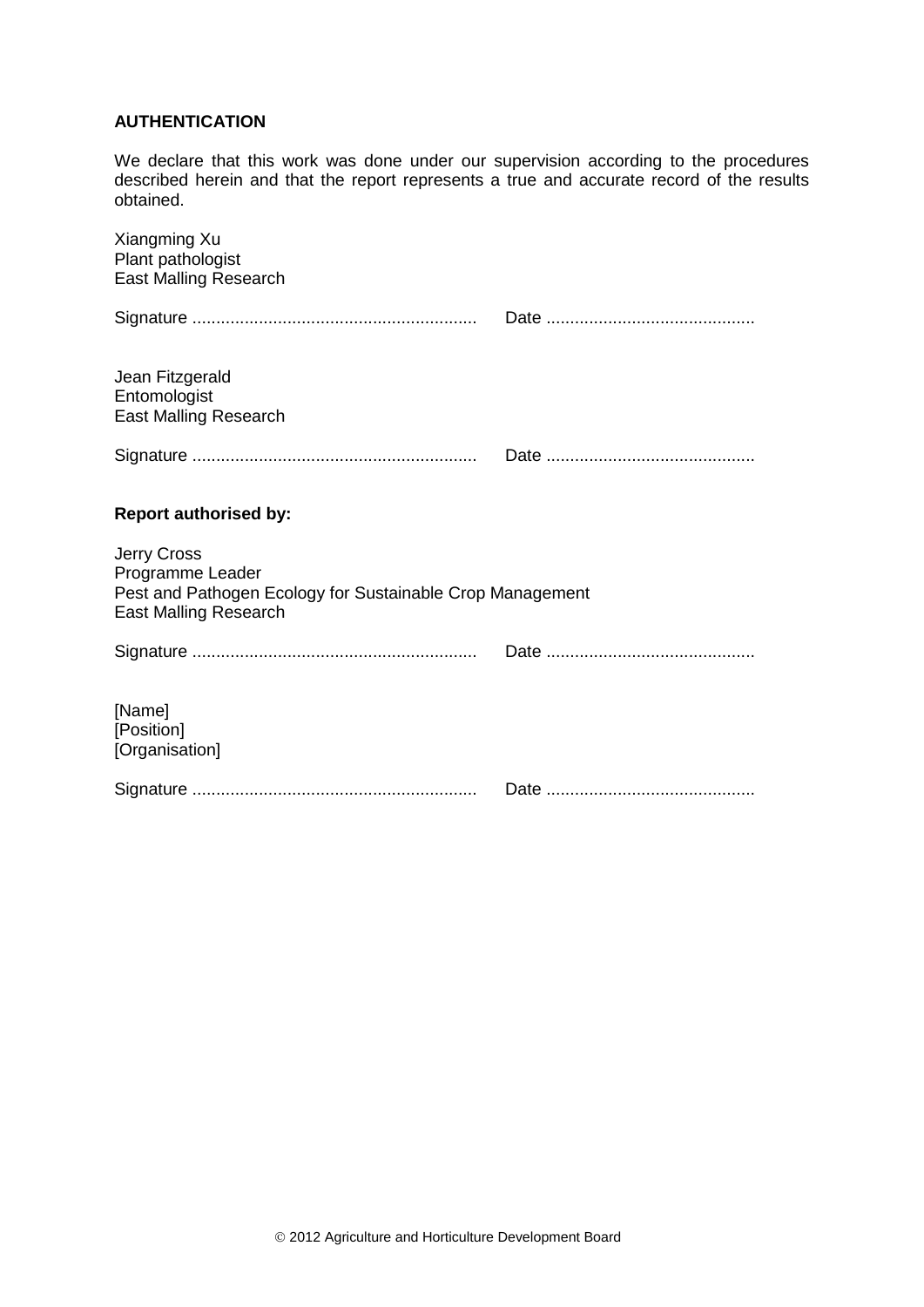# *DISCLAIMER*

*AHDB, operating through its HDC division seeks to ensure that the information contained within this document is accurate at the time of printing. No warranty is given in respect thereof and, to the maximum extent permitted by law the Agriculture and Horticulture Development Board accepts no liability for loss, damage or injury howsoever caused (including that caused by negligence) or suffered directly or indirectly in relation to information and opinions contained in or omitted from this document.* 

*Copyright, Agriculture and Horticulture Development Board 2012. All rights reserved.*

*No part of this publication may be reproduced in any material form (including by photocopy or storage in any medium by electronic means) or any copy or adaptation stored, published or distributed (by physical, electronic or other means) without the prior permission in writing of the Agriculture and Horticulture Development Board, other than by reproduction in an unmodified form for the sole purpose of use as an information resource when the Agriculture and Horticulture Development Board or HDC is clearly acknowledged as the source, or in accordance with the provisions of the Copyright, Designs and Patents Act 1988. All rights reserved.* 

*AHDB (logo) is a registered trademark of the Agriculture and Horticulture Development Board.*

*HDC is a registered trademark of the Agriculture and Horticulture Development Board, for use by its HDC division.*

*All other trademarks, logos and brand names contained in this publication are the trademarks of their respective holders. No rights are granted without the prior written permission of the relevant owners.*

The results and conclusions in this report are based on an investigation conducted over a one-year period. The conditions under which the experiments were carried out and the results have been reported in detail and with accuracy. However, because of the biological nature of the work it must be borne in mind that different circumstances and conditions could produce different results. Therefore, care must be taken with interpretation of the results, especially if they are used as the basis for commercial product recommendations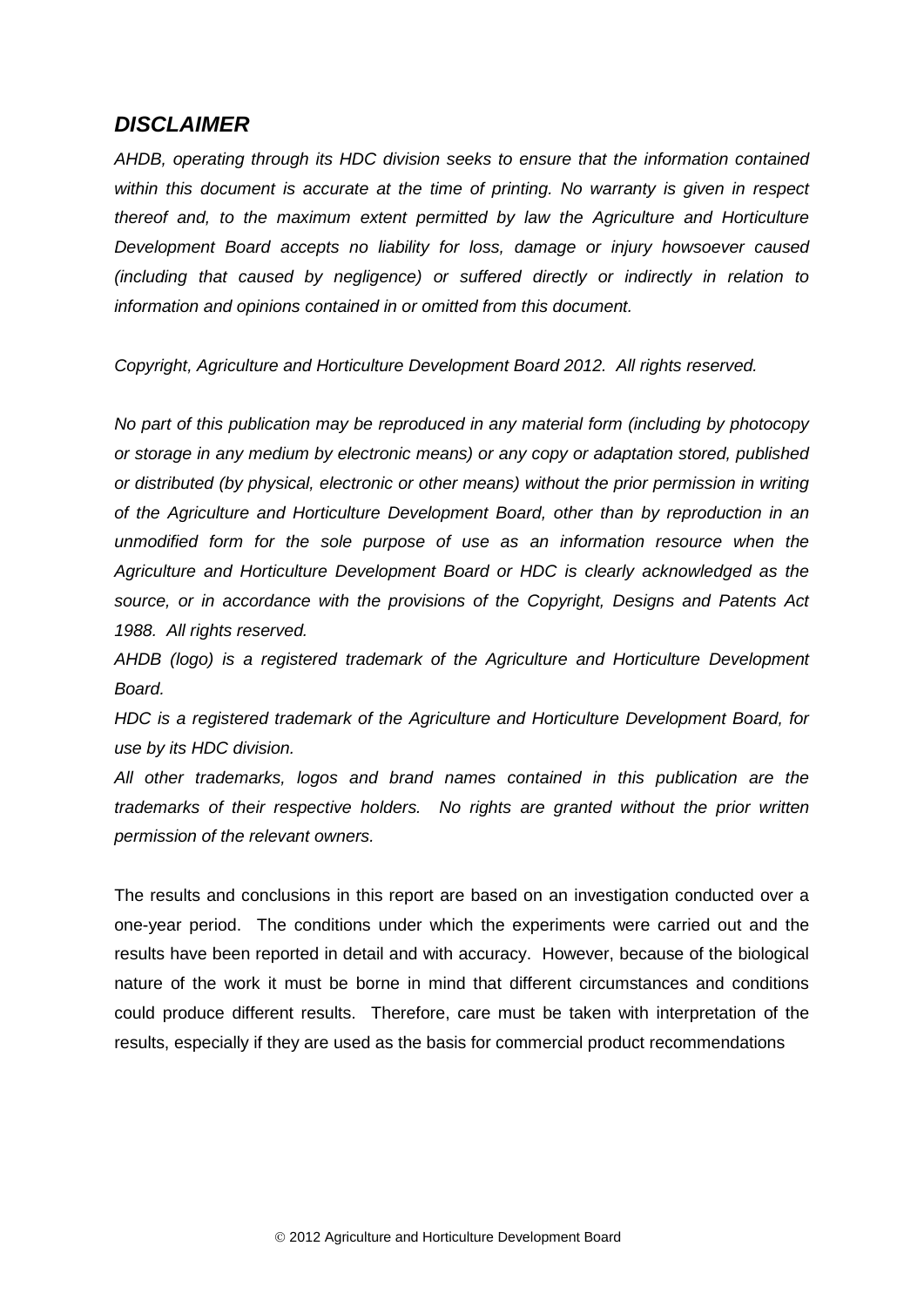# **CONTENTS**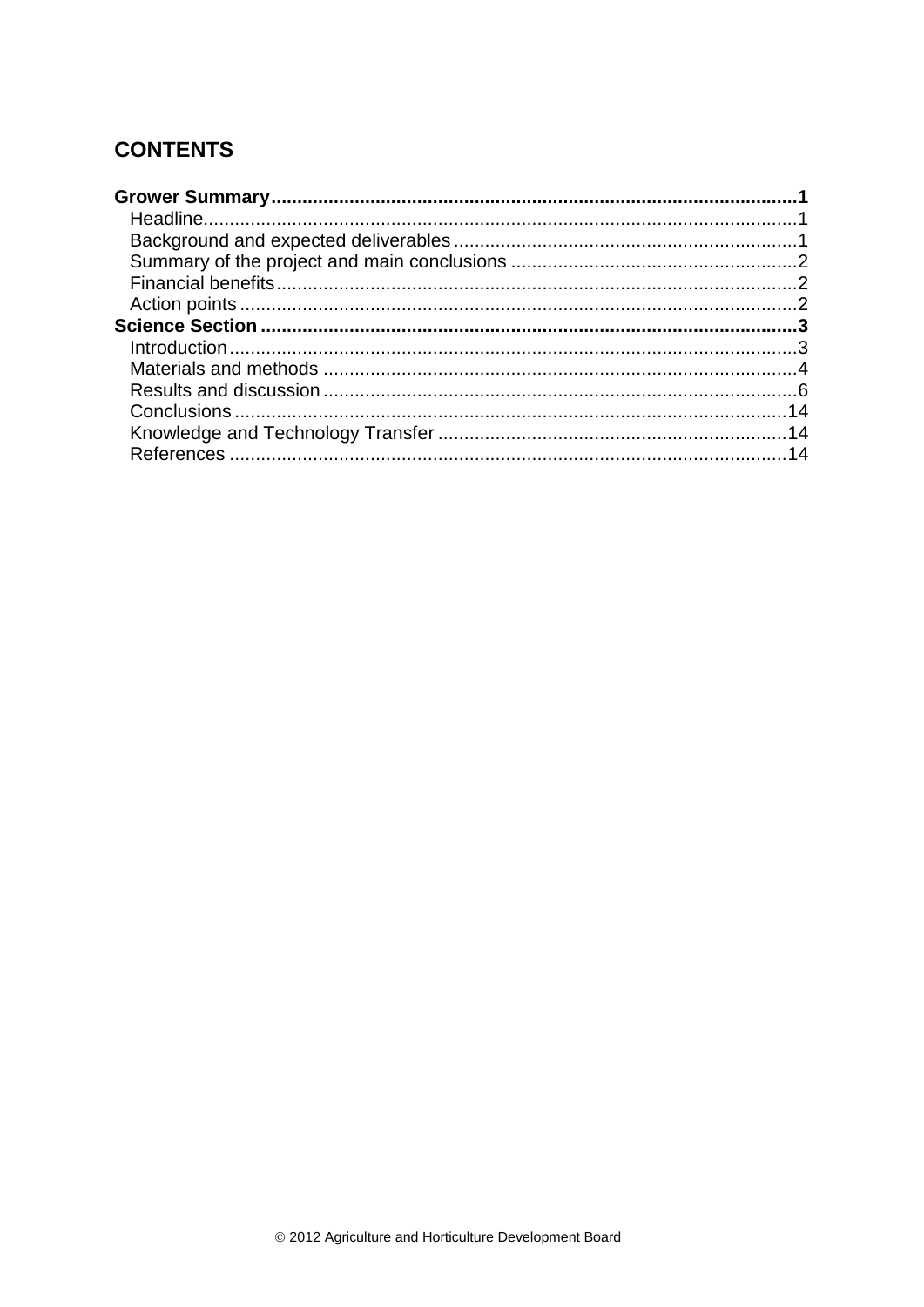# <span id="page-4-0"></span>**GROWER SUMMARY**

# <span id="page-4-1"></span>**Headline**

• Models for predicting development of tarsonemid mites and strawberry blossom weevils have been developed.

# <span id="page-4-2"></span>**Background and expected deliverables**

Strawberries are very susceptible to many pests, including European tarnished plant bug, strawberry blossom weevil, western flower thrips, aphids and tarsonemid mite. Some developmental stages of pests may be more susceptible to insecticides than others; information on when the most susceptible stages are present would enable more effective pesticide targeting. For pests in general (unlike diseases), the developmental rate is mostly related to temperature; mathematical models are used to describe such temperaturedevelopmental-rate relationships.

Diapausing adults of European tarnished plant bugs (capsids) overwinter on weeds or crop debris. In the UK, the first generation of the pest is believed to develop on weeds, and adults from this generation disperse into strawberry where a second (and possibly a third) generation occurs. The dispersal into strawberry has generally been at the time of flowering of everbearer strawberries. Recent observations, however, suggest that capsids may disperse to and cause damage to many other crops, including June-bearerer strawberry, raspberry and blackberry, at much earlier times than previously reported, possibly because of warm winters and springs.

A current Hort-LINK project HL0191 (SF 94) is focusing on the development of a holistic integrated pest and disease management (IPDM) system for production of strawberries which does not rely on intensive use of fungicides and insecticides during flowering and fruit development. In a separate Hort-LINK project HL1107 (SF 120), a model for predicting western flower thrips development is also being developed.

There is one key expected deliverable from this project:

1. A model forecasting capsid development on strawberry developed and ready to be used by growers (together with models for other strawberry pests and diseases).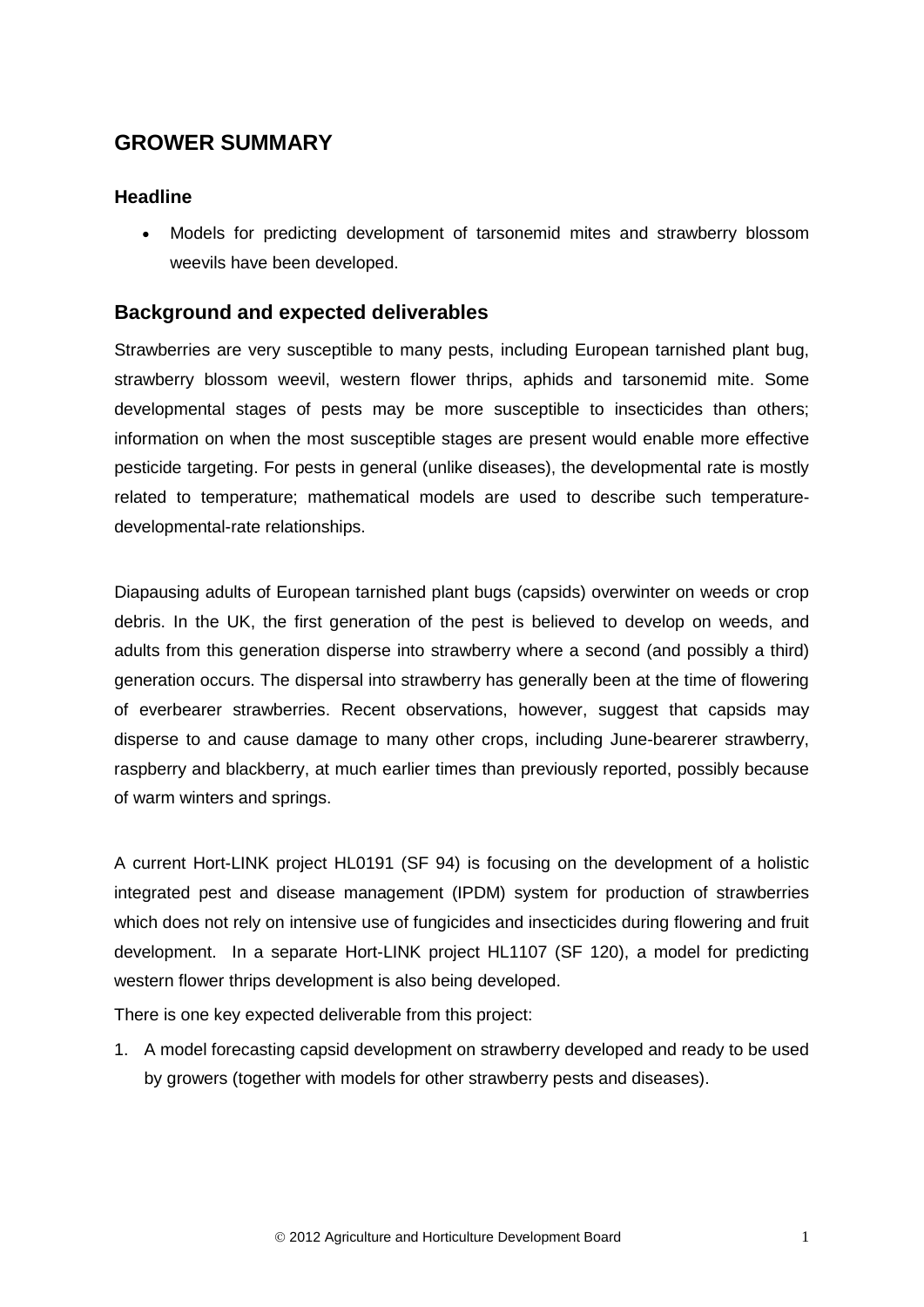# <span id="page-5-0"></span>**Summary of the project and main conclusions**

Models have been developed which predict the phenology of strawberry tarsonemid mite and blossom weevil and incorporated into a computer programme that already contains models for strawberry grey mould, powdery mildew, western flower thrips and capsids. All pest models need to be further improved, especially in relation to pest development in early spring.

New biological data on capsid development have been obtained in order to improve the capsid model. Regular sampling for the pest in weeds and strawberry fields has provided more information on the development of the pest related to temperature; these data will be used for validation of the model.

# <span id="page-5-1"></span>**Financial benefits**

It is too early to identify any financial benefits emanating from this project.

#### <span id="page-5-2"></span>**Action points for growers**

• No action points have arisen from this work so far.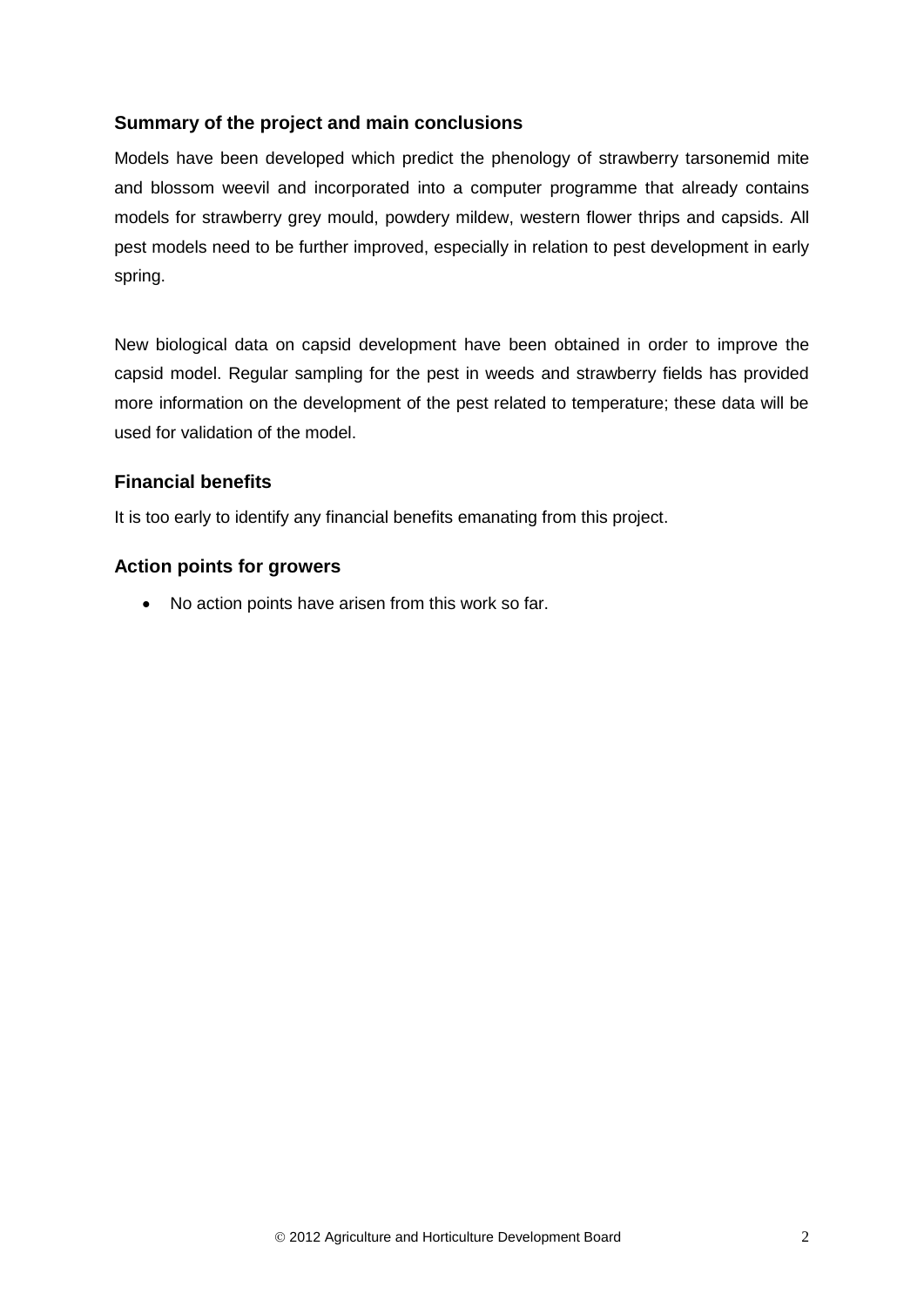# <span id="page-6-0"></span>**SCIENCE SECTION**

#### <span id="page-6-1"></span>**Introduction**

Strawberries are very susceptible to many pests and diseases, most of which cannot currently be effectively controlled by non-pesticidal means. These include botrytis grey mould, mildew, blackspot, European tarnished plant bug (capsid), strawberry blossom weevil, western flower thrips, aphids and tarsonemid mites. Correct timing/targeting of control strategies and decisions on whether intervention is needed (based on interpretation of pest monitoring or pest thresholds) depend on our understanding of pest development in relation to climatic conditions. Some developmental stages of pests may be more susceptible to insecticides than others and information on when the most susceptible stages are present would enable more effective pesticide targeting. For pests in general, unlike diseases, the developmental rate is mostly related to temperature; mathematical models are used to describe such temperature-developmental-rate relationships. These relationships will be different for different insect and mite species.

A current Hort-LINk project HL0191 (SF 94) is focusing on the development of a holistic integrated pest and disease management system strawberries which does not rely on intensive use of fungicides and insecticides during flowering and fruit development. In this Hort-LINK project, simple forecasting models for botrytis and powdery mildew are being developed and implemented as a computer programme; the research work on pests in the HL0191 project focuses on developing alternative non-pesticidal control methods.

The use of forecasting models would increase the understanding of when pests are likely to arrive in crops and how quickly they will develop when there. It may be possible to use this information to develop treatment thresholds for the pest. One simple-yet-useful model is that based on degree-days. These models often need a base temperature (i.e. the minimum temperature required for development) from which to accumulate degree days. Sometimes a maximum temperature may also be required to stop accumulating degree days (i.e. the maximum temperature that the insect can survive, reproduce or develop). Operating temperature-based models (e.g. degree-days) is relatively cheap and straightforward since it only needs temperature as an input, which can be provided by cheap and easy-to-use data loggers. A further advantage is that temperature can be forecast relatively accurately for 24-48 h and such forecasts can be incorporated into pest prediction models.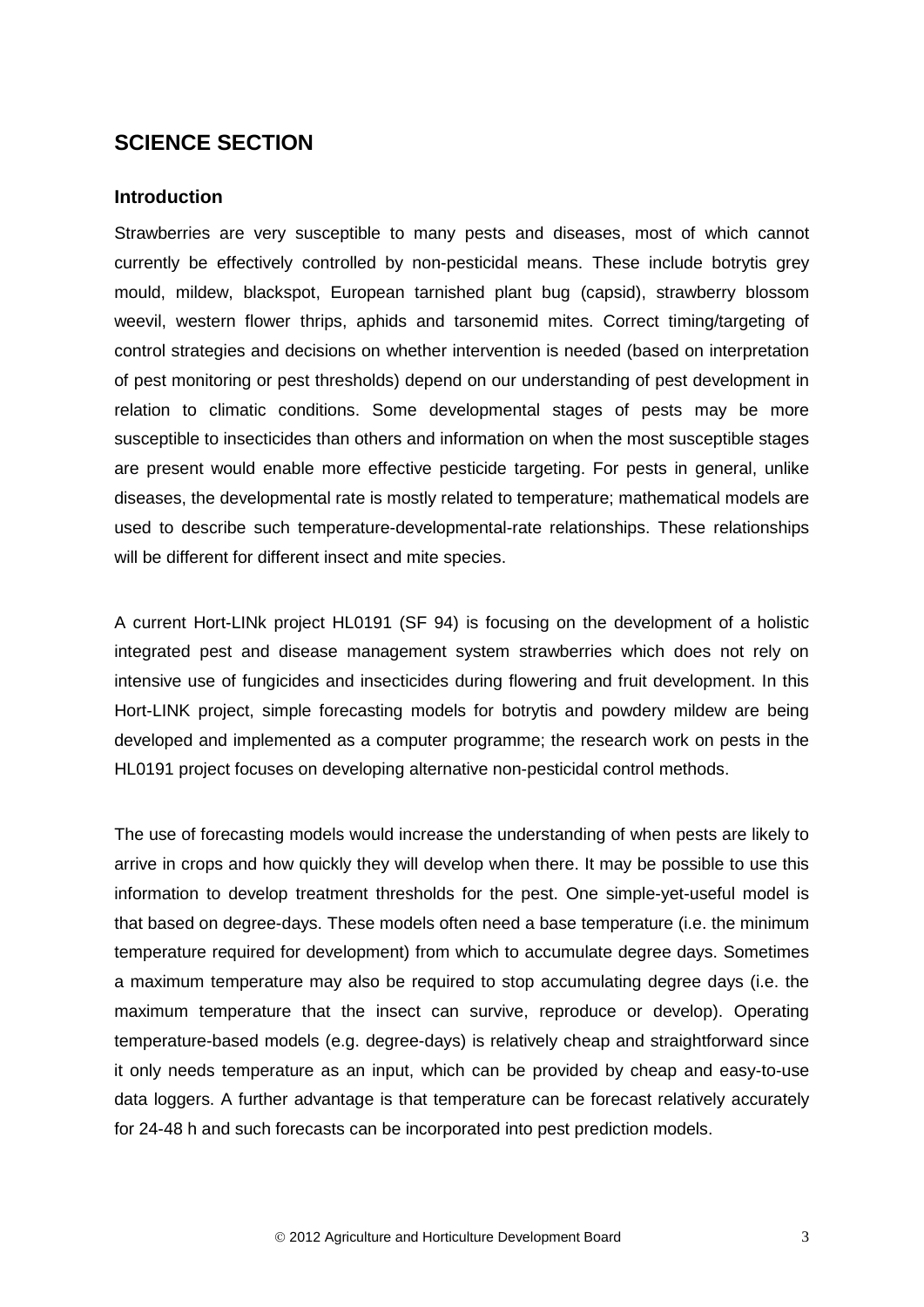In another Hort-LINK project HL1107 (SF 120), a model is being developed that predicts population development of western flower thrips (WFT). This model has also been incorporated with the disease models.

In the present project, the aim is to develop models for other key strawberry pests, focusing on capsid. In addition to collecting data on capsid development in relation to temperatures for developing and validating the model, an understanding of the overwintering behaviour of this pest is also required. Diapausing adults of capsid overwinter on weeds or crop debris and in this state they do not lay eggs. Increasing daylength and temperature enable the insects to become active again. In the UK the first generation of the pest is believed to develop on weeds, and adults from this generation disperse into strawberry where a second (and possibly a third) generation occurs. The dispersal into strawberry has generally been at the time of flowering of everbearer strawberries. Capsids feeding on developing fruits cause the typical 'cat face' damage seen on everbearing strawberries. Recent observations however, suggest that capsids may disperse to, and cause damage to, many other crops, including June-bearer strawberry, raspberry and blackberry at much earlier times than previously reported, possibly because of warm winters and springs.

The work in the second year of this project was divided into two parts: (1) developing predictive models for tarsonemid mite and blossom weevil, and (2) conducting experiments to obtain further data for developing and validating the capsid model.

#### <span id="page-7-0"></span>**Materials and methods**

#### *Development of prediction models*

Models have been developed for predicting the phenology of tarsonemid mites and blossom weevils, simulating population development from overwintering adults onwards. The models use either hourly or daily temperature data to estimate pest development. These two models were developed based on the data collected recently at EMR (Easterbrook *et al.*, 2003).

As reported in Year 1, several key assumptions have been made when developing models for the capsid, tarsonemid mite and blossom weevil, particularly concerning pest development in the early spring. More data is beingcollected in early spring 2012 in order to improve the capsid model (see below).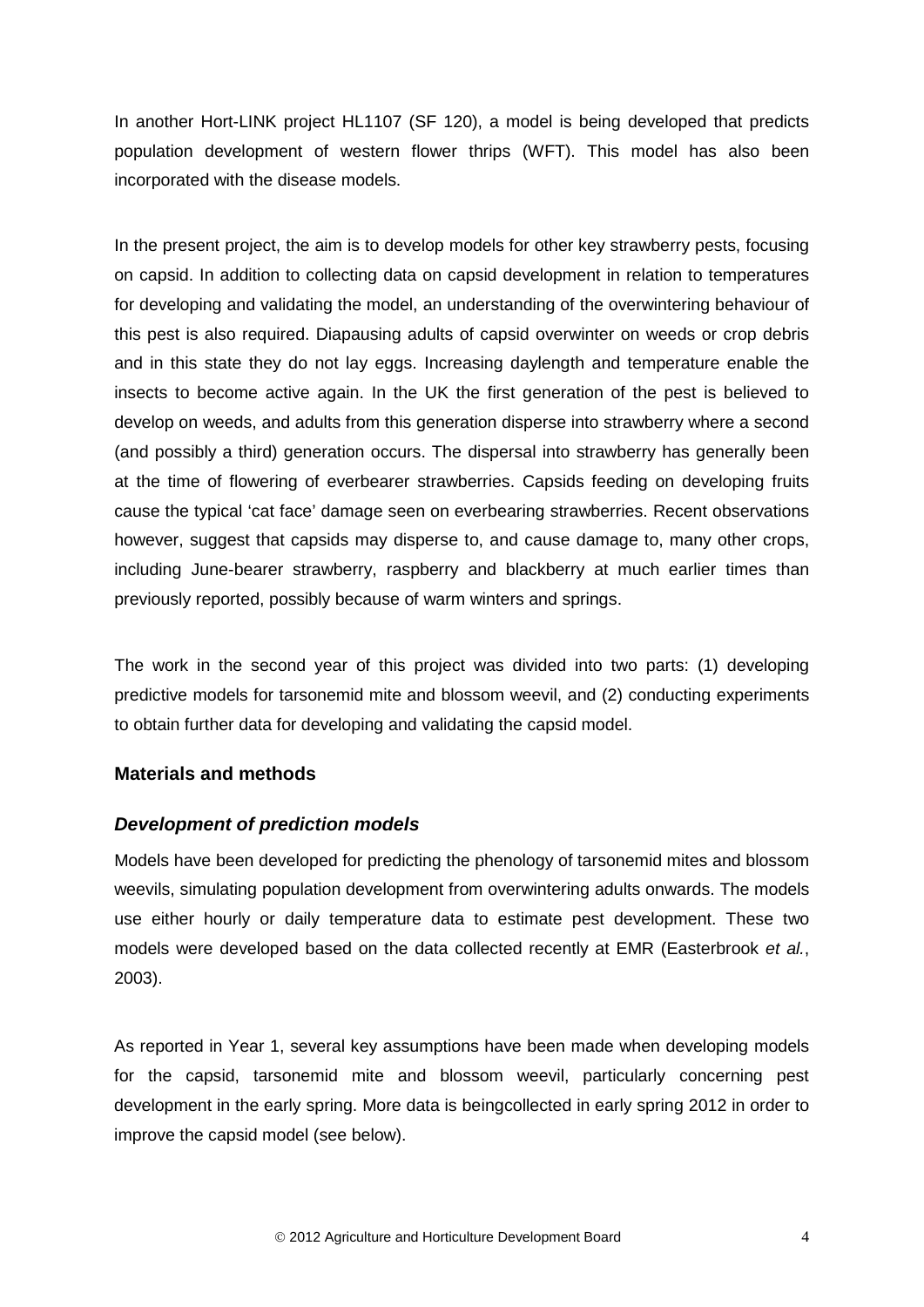# *Experimental work with capsids*

#### *Field sampling - Weeds*

Sweep samples were taken on weed plots between 16 March and 22 September 2011. A standard sample was 20 passes over the selected vegetation with a 50 cm diameter sweep net. If the sample size was less than this the number of passes was recorded to enable comparisons over time to be made. Multiple samples were taken on each date and the site and main weed species present were recorded. The numbers of *Lygus rugulipennis* nymphs (with each developmental stage recorded separately) and adults caught in sweep samples were identified and recorded in the laboratory. Total numbers recorded on each sample date were calculated.

#### *Field sampling - Strawberry*

Tap samples were taken on an everbearer strawberry planting (DM 183) at EMR between April and September; the cultivar was Evie 2. This strawberry planting was not polythene tunnelled. The strawberry plants were tapped over a white circular tray and the numbers of *Lygus rugulipennis* nymphs (with each developmental stage recorded separately) and adults caught were recorded in the field. Tap samples were also taken on a commercial strawberry planting, cultivar Amesti from April to August. This planting was tunnelled as in normal commercial practise.

#### *Field sampling - Pheromone trap catches*

Pheromone traps were placed in a weed strip at EMR on 16 March 2011 and numbers of males caught in the traps were counted until early October. Traps were also monitored on a commercial strawberry planting in 2011, cultivar Amesti. In 2012 traps were put out early in the season at EMR, from 2 February to 21 March. In 2012 the traps were placed in two strawberry crops and in a grassy orchard area next to an old weed plot that had been ploughed in but may have been an over-wintering site for the capsids.

# *Laboratory development studies*

Rates of development of nymphal stages of *L. rugulipennis* on plant material in the laboratory were determined. The development of *L. rugulipennis* nymphs was monitored until adulthood under four temperature regimes. Adult females were allowed to lay eggs in strawberry plants (cv. Evie-2 or Flamenco) or cut green beans in a culture cage with a 14:10 light:dark regime at 20°C. Nymphs from these cultures were collected and used in the rearing experiments; nymphs were also collected from the field. The instar (developmental stage) of the nymphs at collection was recorded. The nymphs were then held individually in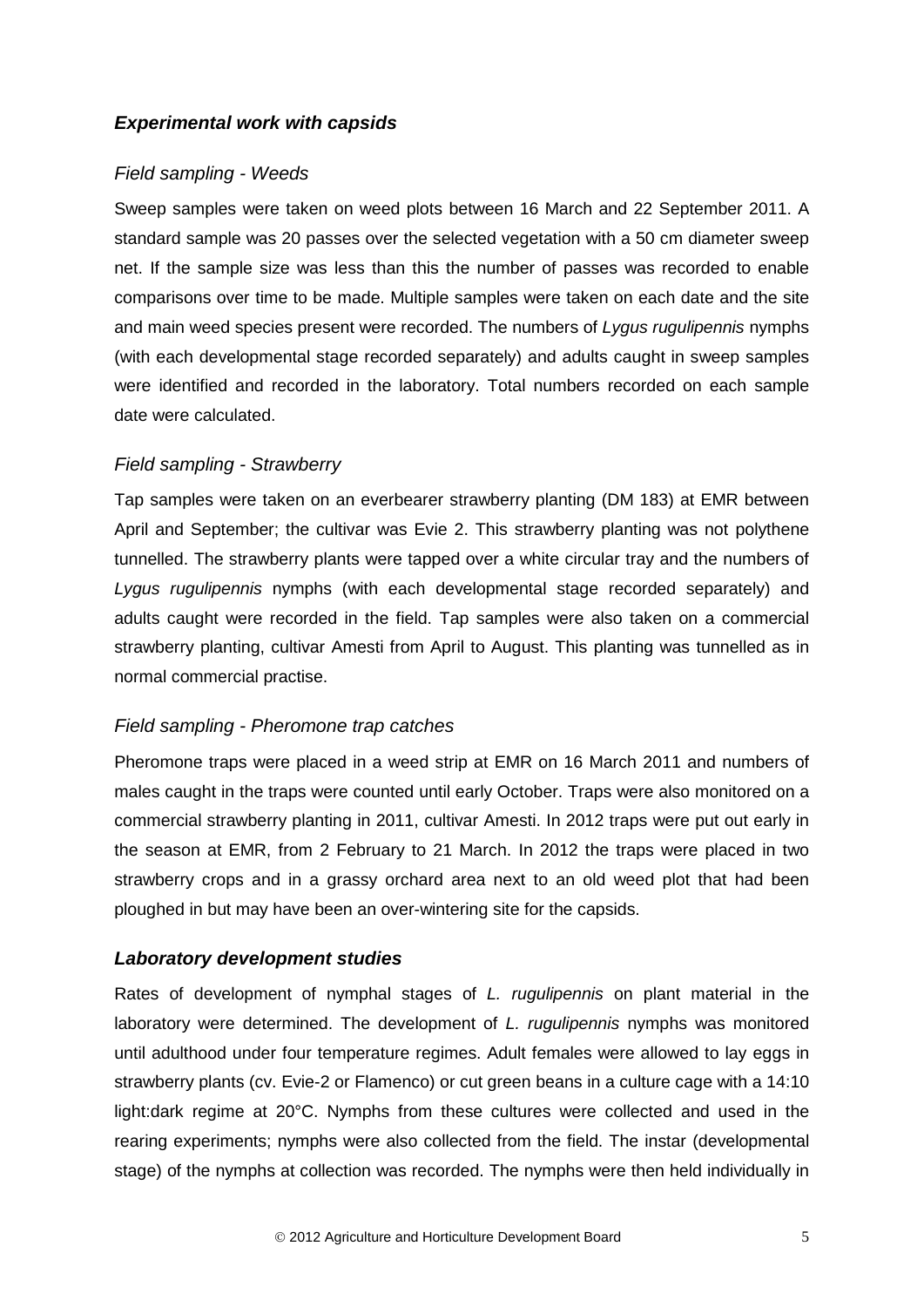small Perspex boxes (16 x 10 x 8 cm approx). Each box contained two pieces of fine green bean that were cut into 4 cm lengths and then cut in half length-ways.

Nymphs were placed at one of four temperatures regimes, each having a 14:10 hour light:dark regime: 16°C day temperature and 10°C night temperature; 16°C day temperature and 16°C night temperature; 14°C day temperature and 10°C night temperature; 14°C day temperature and 14°C night temperature. Twelve individuals were used in each temperature regime. Nymphs were inspected regularly to determine the beginning of the next developmental stage. Plants were inspected for the presence of exuviae (moulted exoskeleton) every two or three days to confirm the number of days taken to reach the next instar.

#### <span id="page-9-0"></span>**Results and discussion**

#### *Model development*

Models have been developed that predict the phenology of tarsonemid mite and strawberry blossom weevil. These have been incorporated into the computer package containing models for strawberry diseases, WFT and capsid. These pest models use ASCII text files as input files (i.e. containing temperature data) since all weather data loggers should be able to produce ASCII text files. The programme provides a very flexible data format definition facility to define the exact data format for each specific data file. Users may run one or more of the four pest prediction models simultaneously through a screen form (Figure 1).

| Run pest models                                                                  |  |
|----------------------------------------------------------------------------------|--|
| 01/01/2011<br><b>Start Date</b><br><b>End Date</b><br>14/09/2011<br>Weather data |  |
| Select a site<br>ADAS 2011                                                       |  |
| Data format<br>ADAS format                                                       |  |
| Data filename                                                                    |  |
| Y:\Team Leader\Latest model\Latest bol<br><b>Browse</b>                          |  |
| Select model to run.                                                             |  |
| V Blossom weevil<br>V Capsid                                                     |  |
| ■ Tarsonemid mite<br>$\triangledown$ Western flower thrips                       |  |
| Cancel                                                                           |  |

**Figure 1**. The 'Run pest models' form.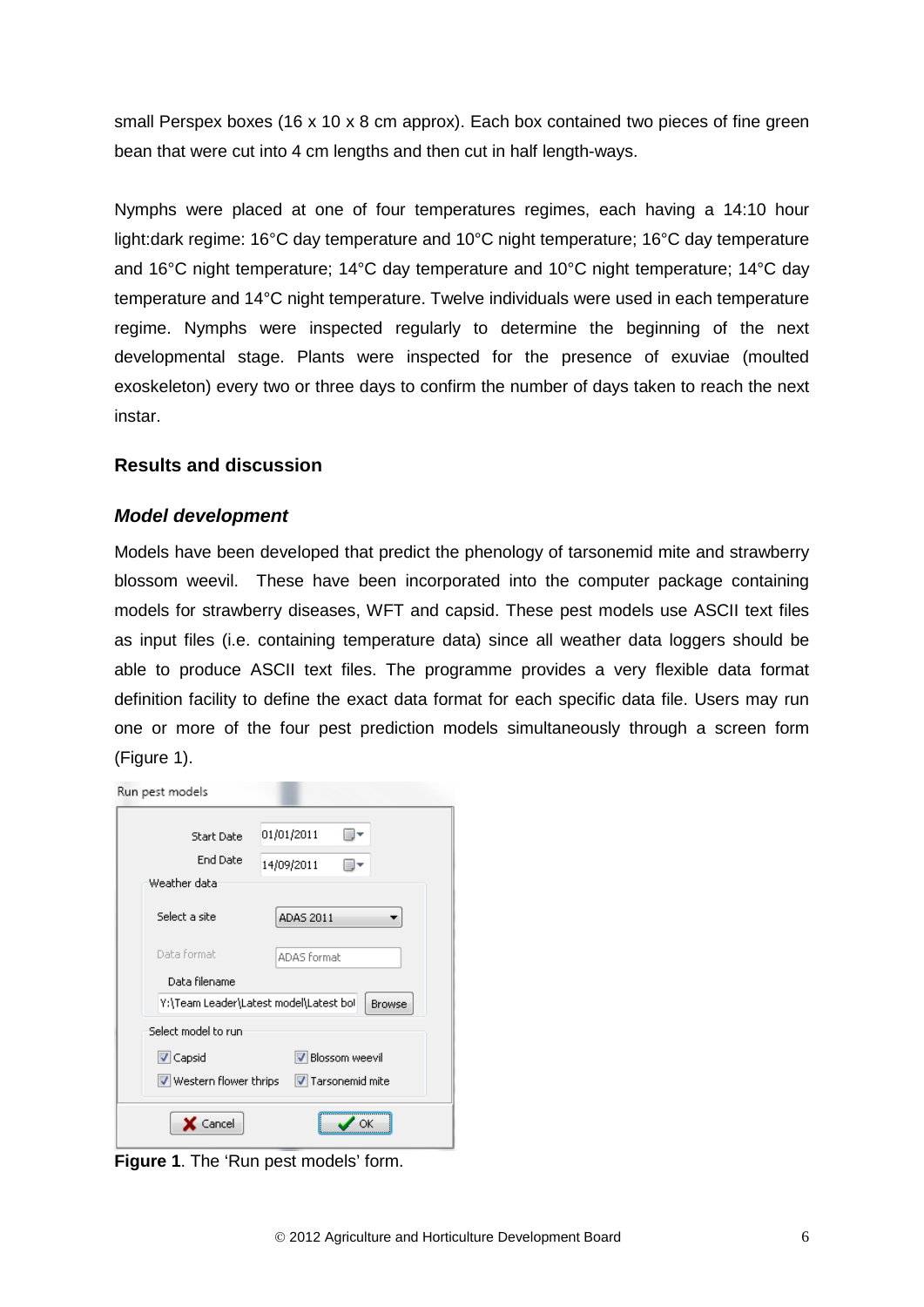After running the model(s), the model predictions can be displayed (Figure 2 for tarsonemid mite, and Figure 3 for blossom weevil). These predictions are only used for illustration since in the real world temperature data should be recorded from January in the year in question.

In the coming year the field collated data on the field population dynamics (see the next section), especially the early spring development, will be used to further improve the capsid model. It is anticipated that at the end of this project, a validated capsid model should be ready for growers to use in practice.



**Figure 2**. A screen shot of the model predictions for phenology of tarsonemid mites.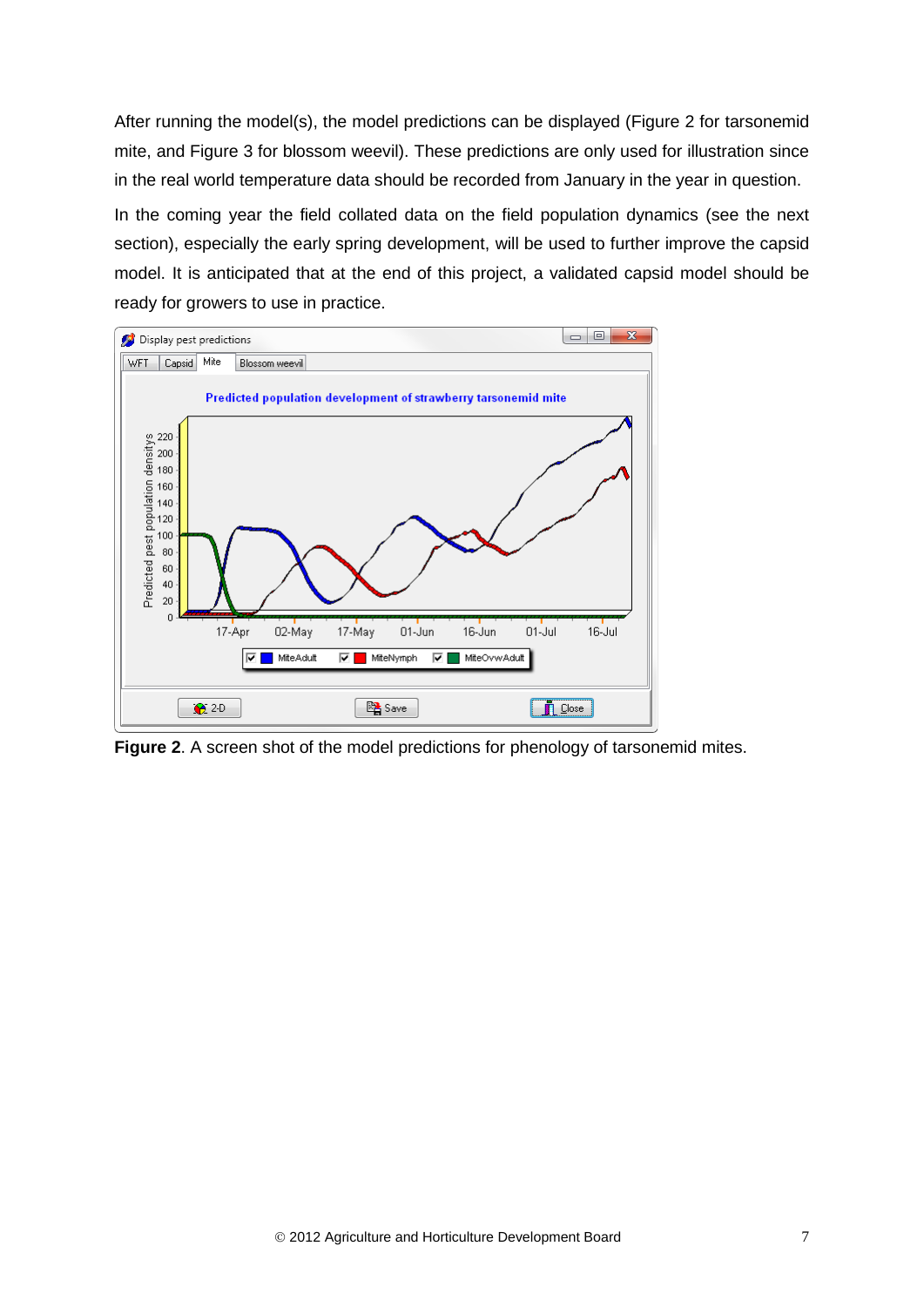

**Figure 3**. A screen shot of the model predictions for phenology of blossom weevils.

# *Experimental work with capsids*

#### *Field sampling - weeds*

The species sampled were mainly fat hen (*Chenopodium album*), groundsel (*Senecio vulgaris*) and weeds such as *Matricaria* sp. For ease of comparison throughout the season, numbers of capsids caught have been normalised to the equivalent of 100 sweeps in Table 1.

**Table 1.** Numbers of *Lygus rugulipennis* nymphs (of each developmental stage) and adults caught in sweep samples on weed plots at East Malling Research in 2011. Numbers have been normalised to 100 sweeps.

| Date      | Nymphal stages |     |     |     | Adults |      |
|-----------|----------------|-----|-----|-----|--------|------|
|           |                |     | 3   | 4   | 5      |      |
| 16 March  |                |     |     |     |        | 2.5  |
| 30 March  |                |     |     |     |        | 2.5  |
| 05 April  |                |     |     |     |        |      |
| 12 April  |                |     |     |     |        |      |
| 20 April  |                |     |     |     |        |      |
| 28 April  |                |     |     |     |        |      |
| 03 May    |                |     |     |     |        |      |
| 12 May    |                |     |     |     |        |      |
| 18-19 May | 0.9            | 2.7 |     |     |        | 11.7 |
| 01 June   |                | 0.6 | 0.6 | 1.8 | 5.4    | 18   |
| 08-9 June |                |     | 0.8 | 1.6 | 5.8    | 32   |
| 14 June   |                |     |     |     |        | 5    |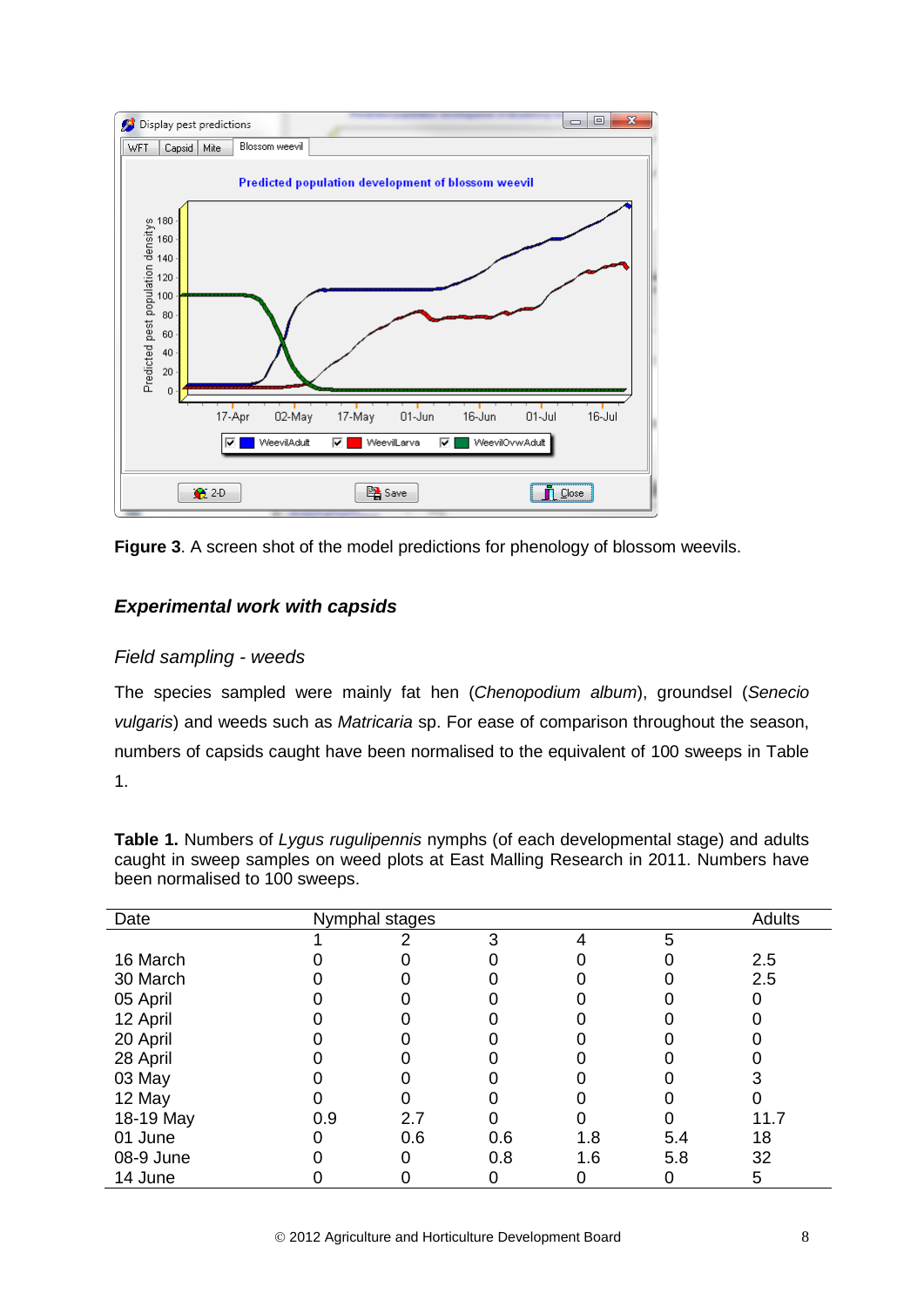| Date         | Nymphal stages |     |      |         | <b>Adults</b> |      |
|--------------|----------------|-----|------|---------|---------------|------|
|              |                | 2   | 3    | 4       | 5             |      |
| 16 March     |                | 0   |      | Ω       |               | 2.5  |
| 30 March     |                | O)  |      | 0       |               | 2.5  |
| 05 April     |                | 0   |      | 0       |               | 0    |
| 12 April     |                | 0   |      | O       |               | 0    |
| 20 April     |                | 0   |      |         |               |      |
| 28 April     |                | 0   |      | O       |               | 0    |
| 03 May       |                | 0   |      | O       |               | 3    |
| 12 May       |                | Ω   |      | 0       |               |      |
| 29 June      |                | 0   |      |         |               | 4    |
| 09 July      |                | 0   | 1.3  | 0       | 2.5           | 8.8  |
| 13 July      |                | 1.4 | 1.2  | 0.9     | 0.5           | 7.3  |
| 19 July      |                | 1.3 | 3.8  | 3.8     | 1.3           | 10   |
| 28 July      | 3.8            | 7.5 | 13.8 | 8.8     | 3.8           | 1.3  |
| 03 August    | 40             | 30  | 17.5 | 7.5     | 17.5          | 25   |
| 11 August    | 3.5            | 6.3 | 11.2 | 27.3    | 52.5          | 10.5 |
| 01 September | 0              | 1.6 | 4.2  | 2.5     | 15.8          | 23.2 |
| 04 September | 0              | 0.8 | 2.1  | 1.5     | 6.2           | 27.9 |
| 14 September |                | 0   | 0    | 0       | 5.5           | 91   |
| 22 September |                | 0   | 1.3  | $2.5\,$ | 10            | 67.5 |

Only adults were caught in the first samples taken on 16 March (Table 1), these being the overwintered adults. Both males and females were caught early in the season. Later in the season there was an approximate 50:50 ratio of males and females, as seen in samples in previous years. By the middle of May, second instar nymphs were present, indicating that eggs had been laid in April by the overwintered adults. The adults found at this time are likely to be overwintered adults. By early June mainly fifth instar nymphs and adults were caught. Second generation nymphs were found between mid-July to early-September. Relatively higher numbers of first, second and third instar nymphs were found from 13 July to 3 August, and relatively higher numbers of fourth and fifth instar nymphs were found in samples taken on 11 August to 4 September. There was a peak of first generation adults in July and of second generation adults in mid- to late- September. These peaks can be clearly seen in Figure 4.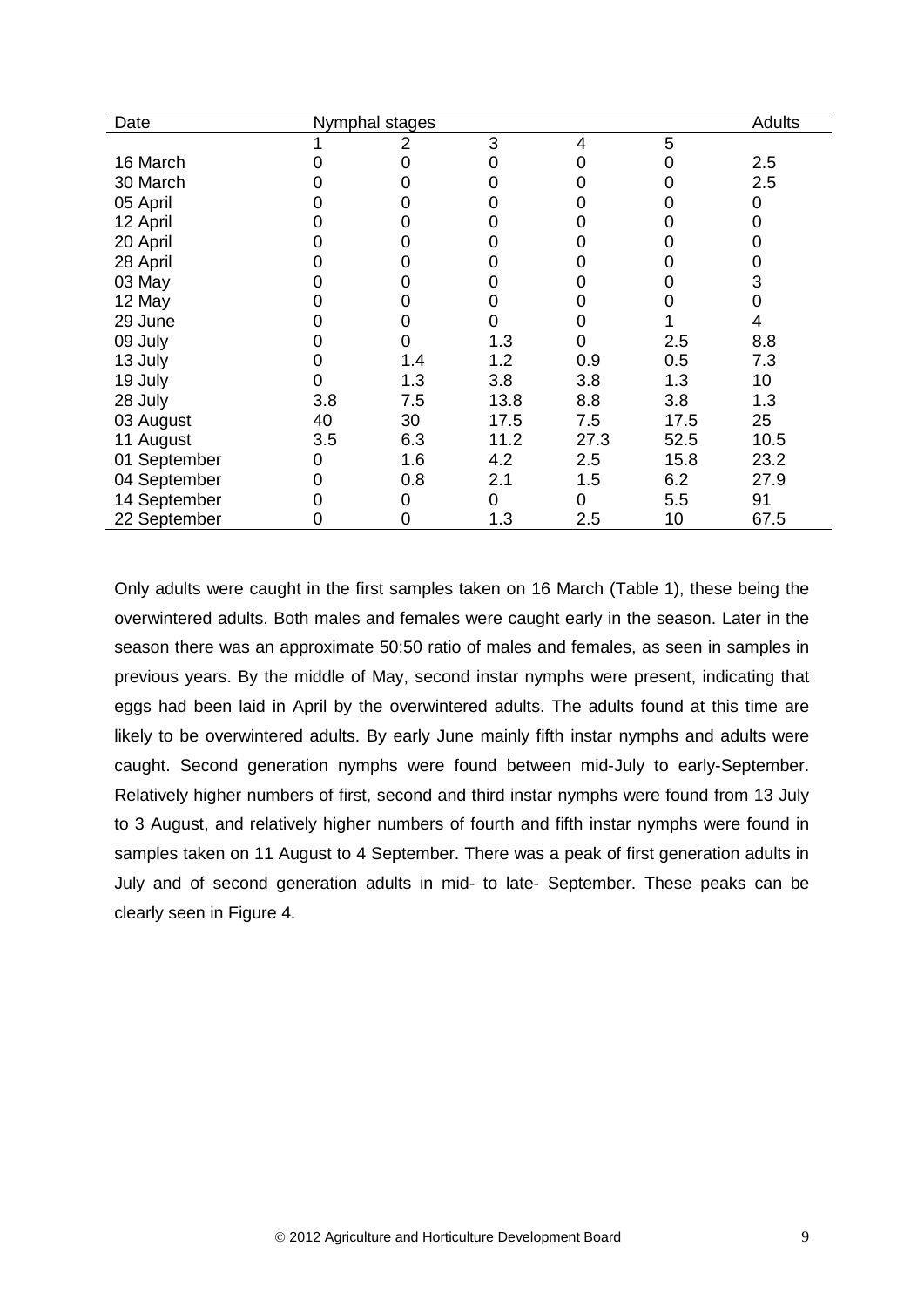

**Figure 4.** Development of *Lygus rugulipennis* populations on weeds in 2011

#### *Field sampling – strawberries*

*L. rugulipennis* (second and third instar) were found in tap samples on strawberries at EMR in the middle of May (Table 2), indicating that adults had laid eggs in the crop in late April. This is a similar timing to the presence of nymphs in weeds. This strawberry plot had weeds around it and the adults may have dispersed from these neighbouring weeds. Numbers caught were much lower in the strawberry than in the weed plots throughout the season. Higher numbers of nymphs were present in July and August and the nymphs of this generation were responsible for the damage seen to fruit in everbearer plantations. The pattern of development of the different life-stages from the field data collections will be used to validate the capsid prediction model. Temperature data (maximum and minimum) for the EMR site are shown in Figure 5.



**Figure 5.** Maximum and minimum daily temperatures at EMR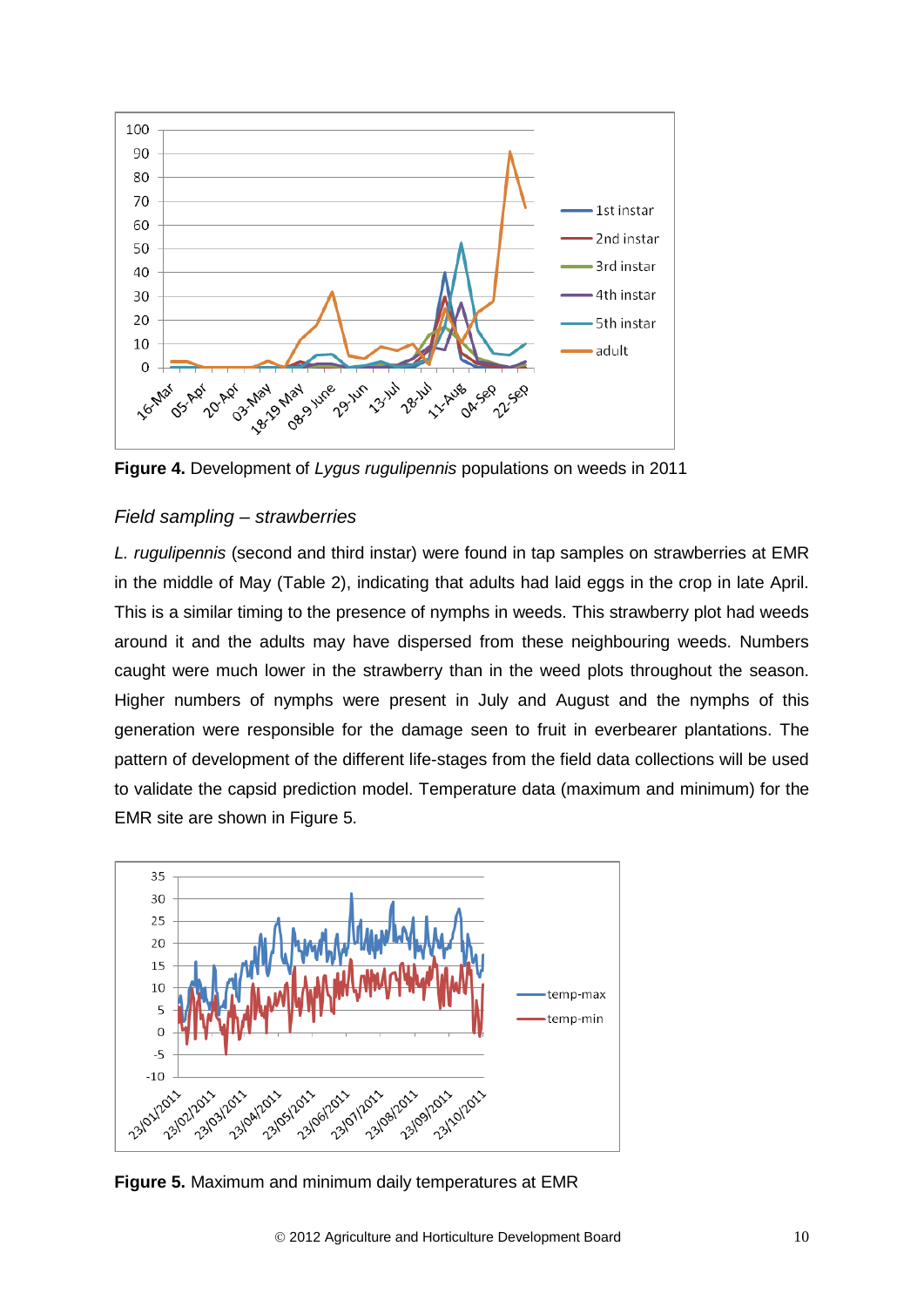| Date       | Number of | Nymphal stages |   |   |   | Adults |
|------------|-----------|----------------|---|---|---|--------|
|            | plants    | 2              | 3 | 4 | 5 |        |
| 20/04/2011 | 40        |                |   | Ω | O | O      |
| 03/05/2011 | 50        |                |   |   |   |        |
| 12/05/2011 | 100       |                |   |   |   |        |
| 19/05/2011 | 100       |                |   |   |   |        |
| 08/06/2011 | 100       |                |   |   |   |        |
| 14/06/2011 | 100       |                |   |   |   |        |
| 29/06/2011 | 100       |                |   |   |   |        |
| 09/07/2011 | 100       |                |   |   |   |        |
| 13/07/2011 | 100       |                |   |   |   |        |
| 19/07/2011 | 100       |                |   |   |   |        |
| 28/07/2011 | 100       |                |   |   |   |        |
| 03/08/2011 | 100       | 6              |   |   |   |        |
| 11/08/2011 | 100       | 3              | 8 | հ | 9 |        |
| 25/08/2011 | 100       |                |   |   | 5 | 3      |
| 05/09/2011 | 100       |                |   |   |   | 3      |
| 14/09/2011 | 100       |                |   |   |   |        |
| 30/09/2011 | 100       |                |   |   |   |        |

**Table 2.** Numbers of *Lygus rugulipennis* nymphs (of each developmental stage) and adults caught in tap samples on a strawberry plot (DM 183) at East Malling Research in 2011

Tap samples of 50 strawberry plants at a commercial site (Table 3) showed that nymphs were not present there until 11 July. This is the timing normally seen in commercial (weedfree) plantations. Fifth instar nymphs were found by 28 July and adults by the 9 August. Mean temperature data for the commercial site are shown in Figure 6.



**Figure 6.** Mean daily temperature at the commercial strawberry site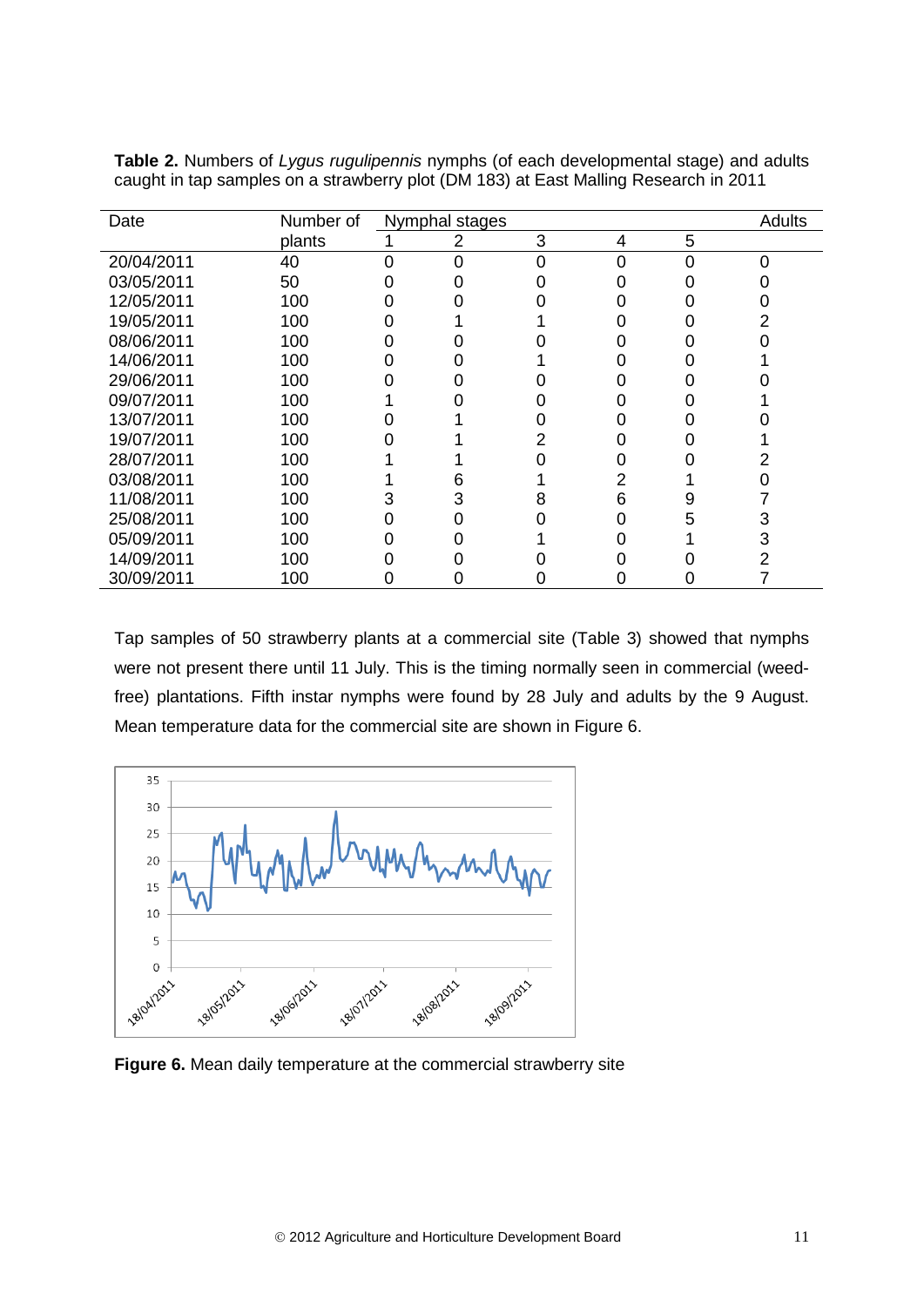| Date       | Nymphal stages |                  |  |  |   | <b>Adults</b> |
|------------|----------------|------------------|--|--|---|---------------|
|            |                | າ                |  |  | 5 |               |
| 27/04/2011 |                | 0                |  |  |   |               |
| 10/05/2011 |                |                  |  |  |   |               |
| 02/06/2011 |                | 0                |  |  |   |               |
| 13/06/2011 |                | $\left( \right)$ |  |  |   |               |
| 30/06/2011 |                |                  |  |  |   |               |
| 11/07/2011 |                | 0                |  |  |   |               |
| 28/07/2011 |                |                  |  |  |   |               |
| 09/08/2011 |                |                  |  |  |   |               |
| 24/08/2011 |                |                  |  |  |   |               |

**Table 3.** Numbers of *Lygus rugulipennis* nymphs (of each developmental stage) and adults caught in tap samples of 50 plants at a commercial strawberry planting in 2011

# *Field sampling - ovarian development*

Two females were dissected to assess egg maturity. A female caught in weeds on 12 April had eight eggs which all looked well developed. A female caught two weeks before had less developed eggs, being smaller and looking 'glassy'. It is likely that the female inspected at the end of March had not fully emerged from diapause and that the female examined on 12 April had developed to the stage where egg laying could begin. More individuals will be inspected in 2012.

#### *Field sampling - pheromone traps*

Pheromone traps in weed plots at EMR caught males when they were first put out in mid-March 2011. The last trap catch was on 14 September 2011. In the commercial strawberry plantation the first males were caught on 13 June, although with low numbers of one or two per trap (Figure 7). The peak *Lygus rugulipennis* catch for males was on 24 August.



**Figure 7.** Mean numbers of *Lygus rugulipennis* males caught in four traps in a commercial strawberry plantation.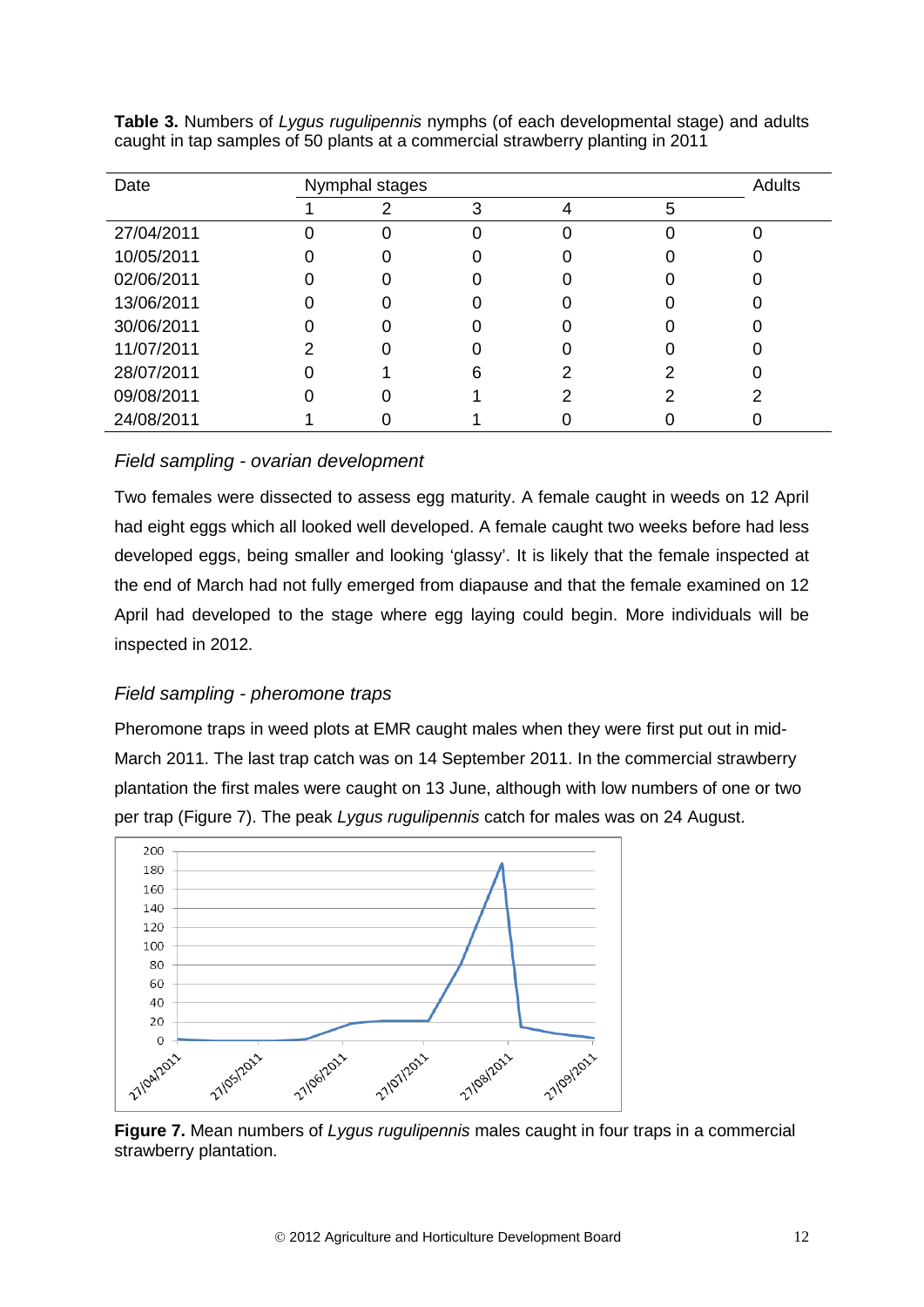In 2012 no *L. rugulipennis* males were caught in traps in February at EMR. However all three traps caught males (four-seven per trap) on 1 March, and males were also caught in the subsequent sampling weeks in March, with up to 18 males per trap.

In addition to the field data collected by EMR researchers, capsid data has also been obtained from Clare Sampson of Keele University (Figure 8), who has kindly agreed for that the data she collected may be used to validate the capsid model.





# *Laboratory development studies*

The mean duration of each nymphal instar (days) at different temperature regimes is shown in Table 4. Individuals were at different developmental stages when they were collected and did not all complete development before dying. In addition, mortality is high in young nymphs. Therefore numbers of individuals contributing to the mean duration are given in parentheses. As expected, the nymphs that were held at a constant 16°C developed more quickly than those at the other temperature regimes. Total development time from the beginning of the second instar to adults was around 36 days at a constant 16°C compared to 46 days at 16°C:10°C; 51 at constant 14°C and 57 at 14°C:10°C. Rearing data obtained from other published papers normally give rates of development at constant temperature only. It is important to obtain fluctuating temperature data to enable predictions to be made about rates of development in the temperature region where development rates are not linear. These data will be used to modify the model.